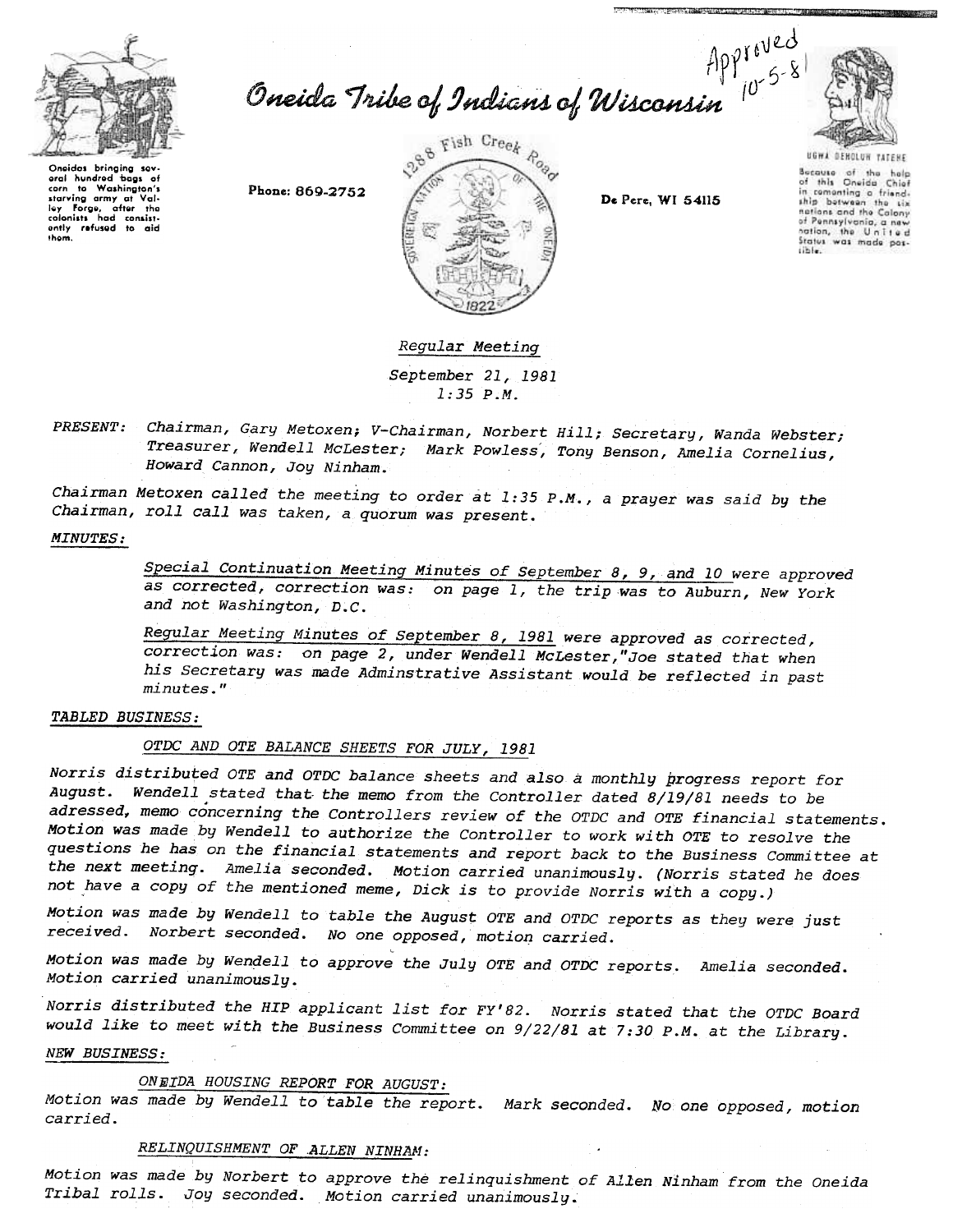Onaida Tribe of Indians of Wisconsin Regular Meeting of 9/21/81 Page 2

### REPORT ON AUDIT REQUEST:

Discussion on the need for a tribal audit, Dick recommended the following:  $1,$ ) Do  $a_{52}$ . sufficient amount of auditing as of 9/30/81 in order to verify beginning balances in preparation for a complete audit as of 9/30/82. 2.) Do a complete review of the entire data processing system in order to determine the best way to proceed in getting the system to provide all information required and to get it to provide this information efficiently. 3.) Embark on a program to get all areas of the tribe to follow the accounting policies and procedures already established. 4.) Fill the open accounting positions of General Ledgers Clerk and Receiving Clerk so we can accumulate sufficient information on fixed assets and accountings receivable needed to rpovide a completed financial statement. 5.) Make a sufficient data processing program changes so that we can provide all the required information for a complete financial statement. 6.) Do all required compliance audits for programs with fiscal years ending in fiscal years after 9-30-81. 7.) Prepare 9 month audits for Nursing Home and OTE for period of 1-1-81 through 9-30-81. 8.) Prepare an audited financial statement as of September 30,1982 and all subsequent years. Dick also recommended that the Tribe engage the services of Wipfil, Ullrich & Co. in order to accomplish the 8 recommendations.

Motion was made by Mark to concur with the Controllers 8 reconunendations and engage the services of Wipfil, Illrich & Co. and hold off on an audit until we see the results of the above company, the Tribal Attorneys are to review the proposal received from Wipfil. Amelia seconded the motion. Vote was 7 for with 1 abstention (Wendell) Motion carried. (Wendell stated his reason for abstenting was because we did not have more to choose from.)

#### TRIBAL MANAGERS REPORT:

Joe distributed budgets, it was explained that these budgets should first go through the Appropriation and Finance Committee before coming to the Business Committee. It was decided that the Appropriation and Finance Committee meet on Thursday at 9:00 A.M. and the Business Committee meet on Friday at 9:00 A.M. at the Health Center.

Discussion on the Camapign for Human Development grant, Dick stated that the majority of legal funds will have to be picked up by tribal discrectionary funds. The Law Office will give a report as to the cases they are working on which are related to administrative. Motion was made by Amelia to approve the CHD budget based on the tribal contribution portion. Norbert seconded. Vote was 4 for with 3 abstentions. Motion carried. Dick and Francis will go over the files (cases) to determine what can be charged to administrative costs.

#### EQUIPMENT AQUISITION AND EQUIPMENT DISPOSAL:

Equipment aquisition for: A burster for Data Processing, 4 air conditioners to be purchased by the ECIP program, two to be placed at the Elderly feeding, 1 at the Multi-Purpose center and one for loan to elderly, also to be purchased, a 1981 - 32 passenger school bus for Headstart, and a dictator - transcriber for the General Manager.

Equipment Disposal: 1971 Ford Station Wagon and a 1978 refuse truck.

Motion was made Wendell to a; prove the 4 items to be purchased. Amelia seconded. Motion carried unanimouslu.

Wendell suggested that the process of disposing of proferty be followed as in the property and precrument manual found on page 29.

## PERSONNEL RECOMMENDATIONS:

Motion was made by Howard to approve the recommendation to hire Patricia Cornelius for the position of Indian Education Coordinator for the Freedom School district. Wendell seconded. Motion carried unanimously.

Motion was made by Amelia to approve the recommendation to hire Clifford Webster for the position of Income Maintenance Worker. Joy seconded. Vote was 7 for with 1 abstention (Wanda) Motion carried.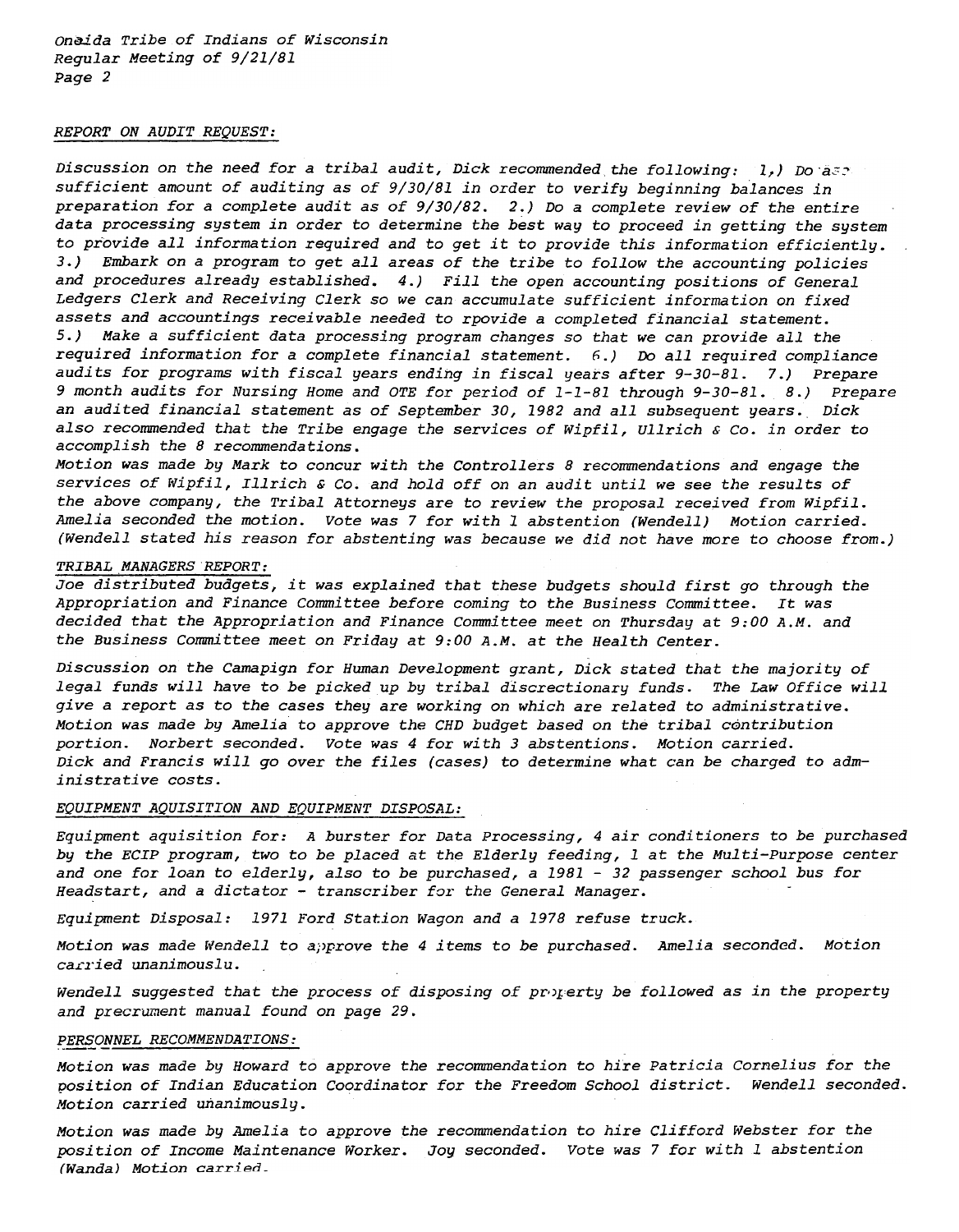Onaida Tribe of Indians of Wisconsin Regular Meeting - 9/21/81 Page 3

Motion was made by Mark to approve the recommendation to hire Melanie Ellis for the position of Kalihwi'Saks Editor. Wendell seconded. Vote was 7 for with 1 abstention (Howard - because he sat in on interviews.) Motion carried.

### GREEN BAY TROPHY LEASE:

Bruce stated there are a few typing errors on the Lease, but it has been reviewed by the Law Office, the Lease will be effective as of 7-15-81. Motion was made by Wendell to approve the Lease with Green Bay Trophy. Amelia seconded. Motion carried unanimously. (Total amount of rent to be paid the tribe is \$1875.00 per month.)

Bruce stated that there is a hole in the parking lot at the Green Bay trophy building, which has been fixed, and the furnaces will have to be repaired. Motion was made by Amelia to approve the above. Tony seconded. No one opposed, motion carried.

# LETTER FROM JOHN STACEY:

A letter from John Stacey asking the Tribe for a contribution for the establishment of a memorial fund for Angelo LeMere.

Motion was made by Amelia that the Business Committee make some type of contribution and the Appropriation and Finance Committee determine the amount. Mark seconded. Motion carried unanimously.

#### LAND COMMITTEE MINUTES OF SEPTEMBER 14, 1981:

Discussion on the land committee budget, the Appropriation and Finance Committee had approved it on 9-11-81.

Motion was made by Wendell to approve the Land Office budget. Howard seconded. No one opposed, motion carried.

Motion was made by Amelia to approve the Land Committee Minute of September 14,1981. Howard seconded. Motion carried unanimously.

The Chairman, V-Chairman and Treasurer requested travel to attend the 4-State Inter-Tribal assembly on September 22 & 23 in Marquette, Michigan. Motion was made by Amelia to approve the requests. Joy seconded. Vote was 6 for with 2 abstentions (Wendell and Mark.) Motion carried. .

The Chairman request to attend the NCAI convention to be held in Anchorage, Alaska on October 11-15.

Motion was made by Joy to approve the request. Wendell seconded. No one opposed, motion carried.

The Vice-Chairman requested to attend the NIEA convention to be held in Oregon on October 11-15.

Motion was made by Amelia to approve the request. Wanda seconded. Vote was 7 for with 1 abstention (Mark.) Motion carried.

### RESOLUTIONS -AMELIA

Discussion on a need for a resolution committee, and on the need to up-date the constitution and election ordinance. Also discussed was the Chairman's authority. Motion was made by Tony that a committee be formed to work on the election ordinance, the committee consisting of Howard and Norbert. Wendell seconded. Motion carried unanimously.

Discussion on the resolution which was passed by the General Tribal Council on 2/14/76. Motion was made by Joy to table the resolution presented by Amelia until we come up with proper certification or minutes. Howard seconded. Vote was 7 for with 1 abstention. (Wendell.) Motion carried.

Discussion on the resolution presented by Amelia on the validity of the recent tribal election.

Motion was made by Amelia to adopt the resolution. Norbert seconded. Discussion: Jerry stated that the people that is working on the election ordinance should re-draft and define the resolution. Amelia withdrew her motion.

(Norbert and Howard will also work on up-dating the Constitution.)